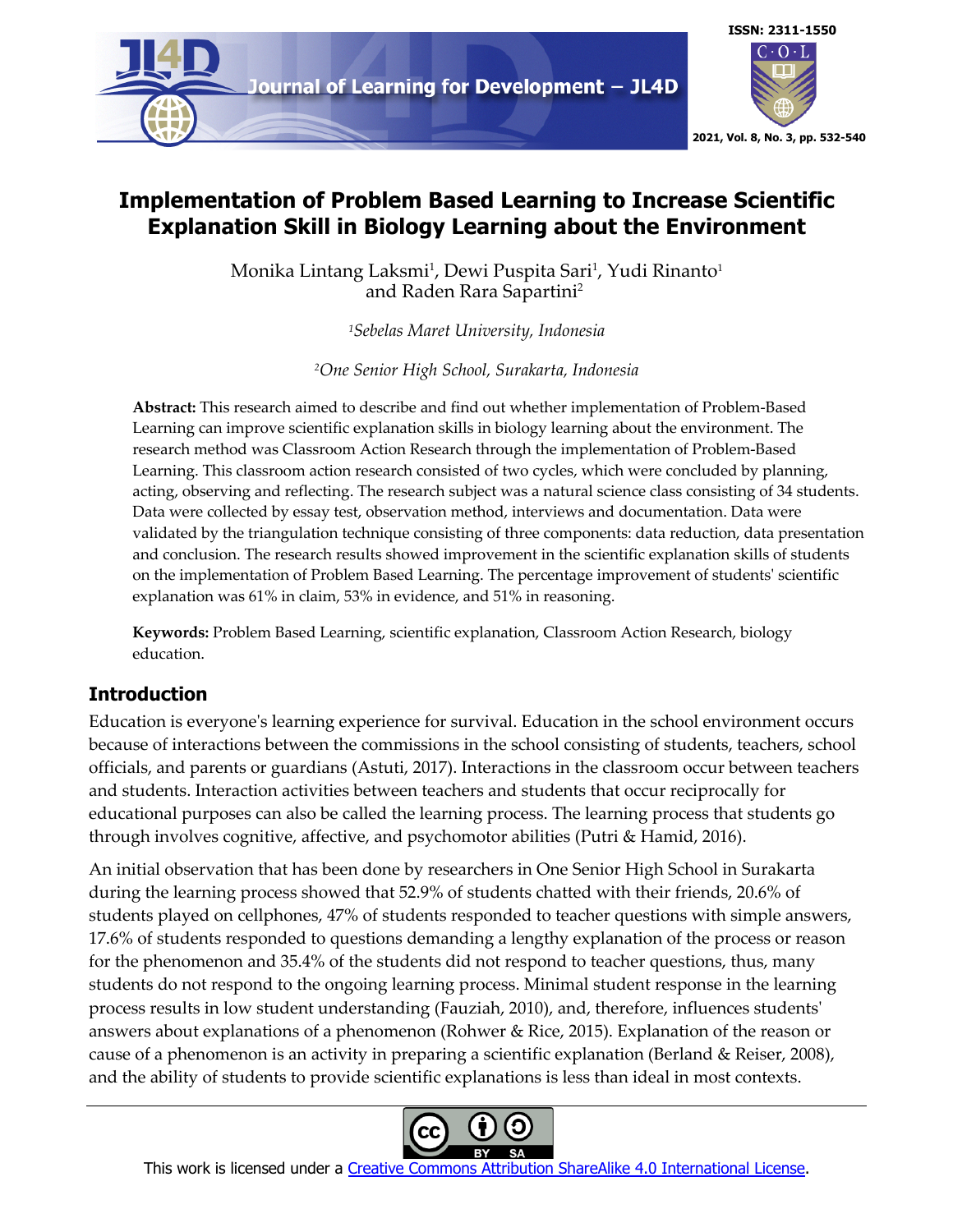An explanation by students is often called a scientific explanation in the learning process (Nasir  $\&$ Nur, 2018). A scientific explanation has three components: claim, evidence and reasoning (Osborne & Patterson, 2011). Scientific explanation describes the product of science in the form of a scientific explanation of the process, cause and reason for the occurrence of a phenomenon (McNeill & Krajcik, 2009). The link between claim, evidence and reasoning is used to assess students' understanding, so an assessment in the form of rubrics is required to evaluate students' scientific explanation skills.

Based on the results of initial observations that have been made by researchers about students' scientific explanation skills of students at One Senior High School Surakarta in a conventional learning model, 65.4% of students were not able to make claims, 80.1% of students did not have evidence, and 83.09% of students were not able to connect claims and evidence into reasoning. The follow-up observation concluded that the scientific explanation ability of students was less than optimal. Scientific explanation skills are acquired within a learning process that actively engages students. Student activity is demonstrated through collaborative activities and analysis through scientific investigation (Hmelo-Silver, 2004). Therefore, scientific investigations produce answers in the form of scientific explanations. The scientific explanation requires unstructured problems to get many solutions to the same problem (Noer, 2011). Learning models that accommodate unstructured problem solving use Problem-Based Learning approaches (Chin & Chia, 2006). A Problem-Based Learning model typically has five stages, namely: (1) meeting the problem, (2) problem analysis and learning issues, (3) discovery and reporting, (4) solution presentation and reflection and (5) overview, integration and evaluation (Tan, 2003).

The stages of a Problem-Based Learning model, therefore, accommodate the development of students' scientific explanation skills. The 'meeting the problem' stage allows students to understand the existing problem so that various questions can arise at this stage. The problems stimulate students to make preliminary explanations as the initial stage in developing scientific reasoning. The 'problem analysis and learning issues' stage is a phase for students doing problem analysis. This stage provokes students to come up with a claim in the form of a solution to answer questions at the meeting of the problem stage (Kumala et al, 2017). The third stage is 'discovery and reporting', and students are tasked with collecting data to prepare a solution. This stage enables students to find evidence in scientific explanation skills (Faizah et al, 2018). Another scientific explanation component that is accommodated through the discovery and reporting stage is the reasoning component. Group discussions at the discovery and reporting stage train students to develop reasoning appropriately by linking claims and evidence (Alozie et al, 2010). The next stage of solution 'presentation and reflection' is presenting solutions that have been prepared and reflected upon. Problem solutions provided need to address the data that has been collected. This stage enables students to reflect on the solutions that have been made to connect claims and evidence to the best reasoning (Drăghicescu et al, 2014).

Based on the results of the background description, researchers formulated the following problem: "Can problem-based learning improve scientific explanation skills in environmental materials for One Surakarta High School students?" Following the problem formulation, the study explored whether there was improvement of students' scientific explanation skills after using Problem-Based Learning.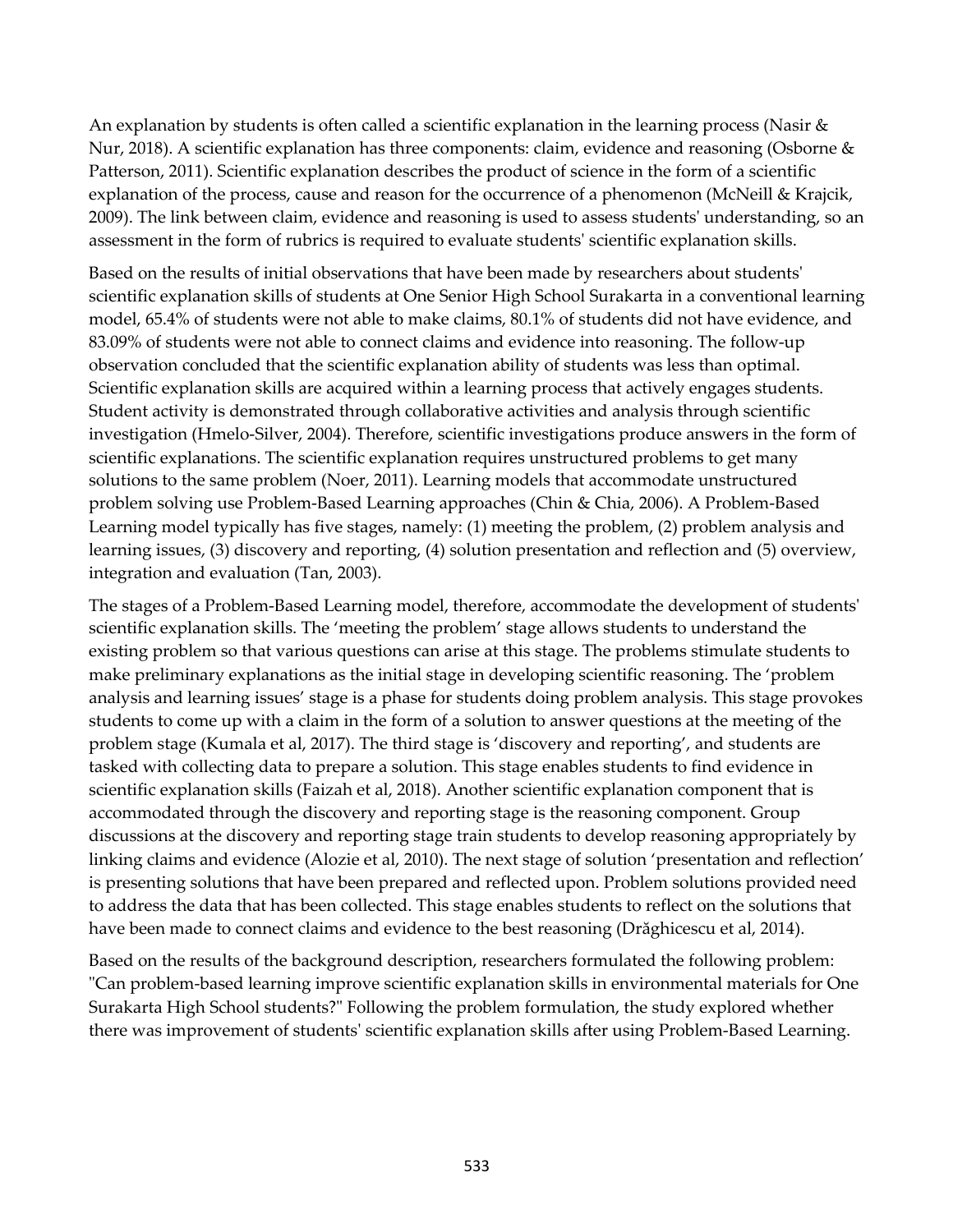### **Methods**

#### **Research Methodology**

The research adopted Class Action Research methodology.

#### **Population and Sample**

The research was conducted at One Senior High School Surakarta, located at Monginsidi Street No. 40 Surakarta. The subjects in this study were in a natural-science-class, which comprised 34 students. The class selection was based on students' lack of ability to convey scientific explanations judging by the observation results.

#### **Data Collection and Analysis**

The data collected during the study represented the achievement of students' scientific explanation skills, observations, interviews with teachers and students and documentation of activities. Data collection was done using test and non-test techniques. Data validity tests were conducted using triangulation techniques. The data obtained was rated using a Likert scale for each scientific explanation indicator. Data analysis was completed in three stages: data reduction, data presentation and conclusion drawing. Indicators of success in the study are characterised by changes in the improved scientific explanation of students.

### **Result and Discussion**

#### **Result**

Students' scientific explanation skills were analysed in each cycle. The analysis of students' scientific explanation ability was assessed from each component of the scientific explanation. The results of the analysis showed changes, improvement, and decreases at each stage of the action cycle. The achievement of the students' scientific explanations score at the pre-cycle stage shows that students, in drafting scientific explanations, had relatively low skills which need to be improved. Actions can be taken to accommodate the ability to develop student scientific explanation by applying a learning model that involves students actively participating in the learning process. Experts believe that scientific explanations can be developed through learning involving active student participation (Aguiar, 2016). Problem-Based Learning involves students directly investigating the veracity of an unstructured problem to provide some resolution, and it is aligned to support training to develop students' scientific explanation skills (Berland & Reiser, 2008). Scientific explanation skills consist of three components: claim, evidence and reasoning. The discussion of the results of the study will discuss one by one the three components.

#### *Claim*

A claim is an idea, opinion or hypothesis about an event (Kaya, Erduran & Cetin, 2012). A claim must describe what happened or identify the causative factors of an event (Novak, Mcneill &Krajcik, 2009). A claim is the easiest component to disclose. Claims are made to be the basis of other components (Amielia, Suciati & Maridi, 2017). The results of the increase in claim components in this study can be seen in Figure 1, as follows.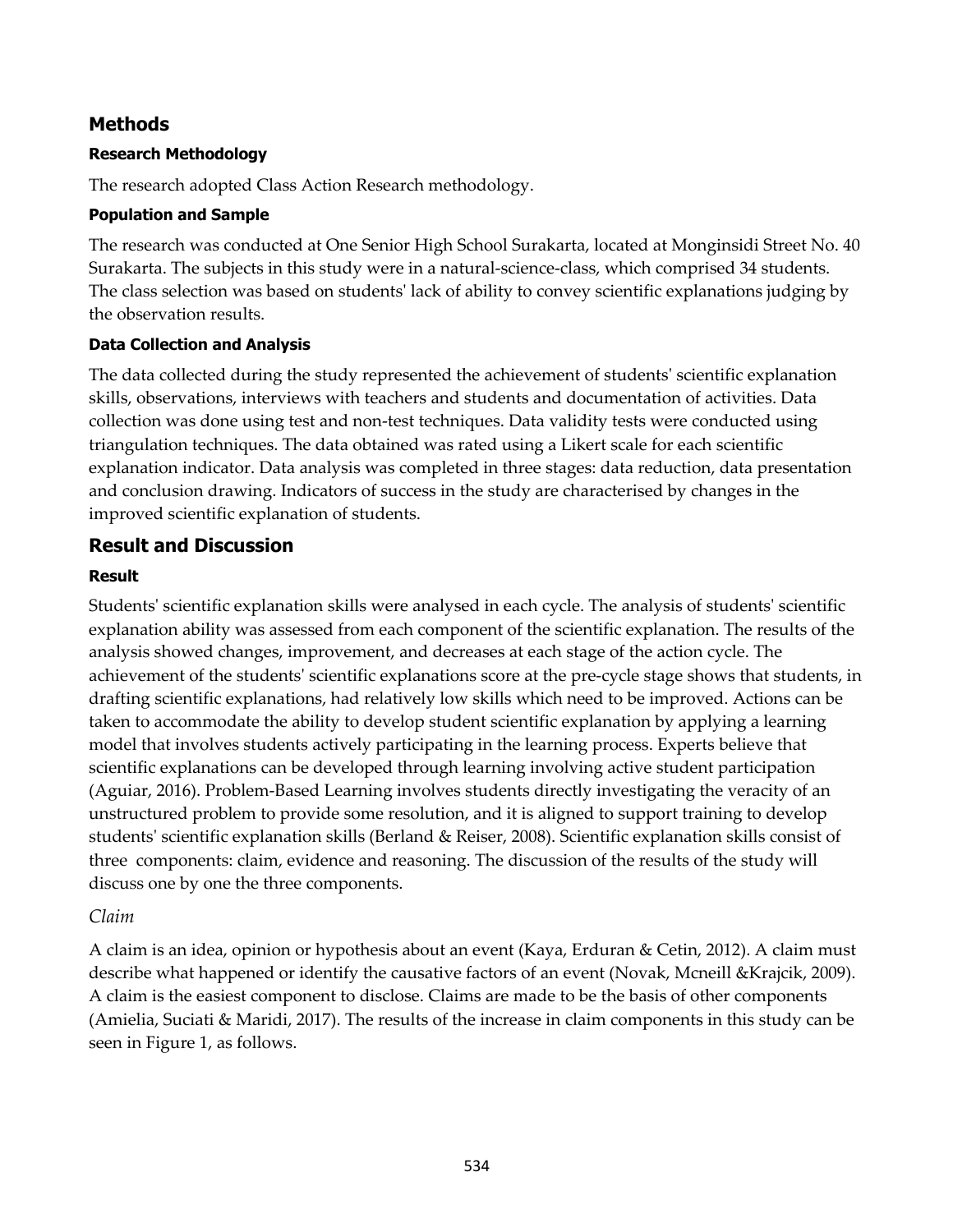

**Figure 1: Claim score percentage**

Figure 1 indicates the percentage of students' scores in the claim component from the pre-cycle to cycle 2. The highest claim component score increased from pre-cycle action to cycle 1 action by 75%. The increase in the percentage of claim scores indicated in Figure 1 also occurs in cycles 1 to 2. Most students obtained the highest increase of 50% from cycle 1 to cycle 2.

The average percentage of claim component scores in the pre-cycle stage to cycle 1 increased by 50%, while cycle 1 to cycle 2 increased by 11%. The percentage of the claim component score of each student mostly increased across the cycles. But a decrease in the percentage of claim scores was observed in one student from cycle 1 to cycle 2. One student who experienced a decrease in claim scores was the student number 20. The decrease in student claim scores was due to the lack of understanding concepts about environmental change materials, and student number 20 entered the class 40 minutes late, hence, did not follow the learning stage of meeting the problem and problem analysis of the learning issues. Meeting the problem and problem analysis stages both play a role in forming a scientific understanding of students in order to compose the initial claim.

### *Evidence*

The next stage of Problem-Based Learning is discovery and reporting, where students act as researchers who are tasked to collect data and information in developing solutions. Students collect data used as evidence relating to the causes and impacts of environmental damage in a particular area in cycle 1 and environmental conservation efforts through recycling of contaminants in cycle 2. The evidence obtained by students comes from tracing information through learning resources and conducting direct investigations in the field.

The evidence obtained during the investigation process was written in a worksheet. Data collection activities or evidence in the form of facts about an event enable students to compile evidence components on scientific explanation capabilities (Faizah et al, 2018). The results of the increase in evidence components in this study can be seen in Figure 2, as follows.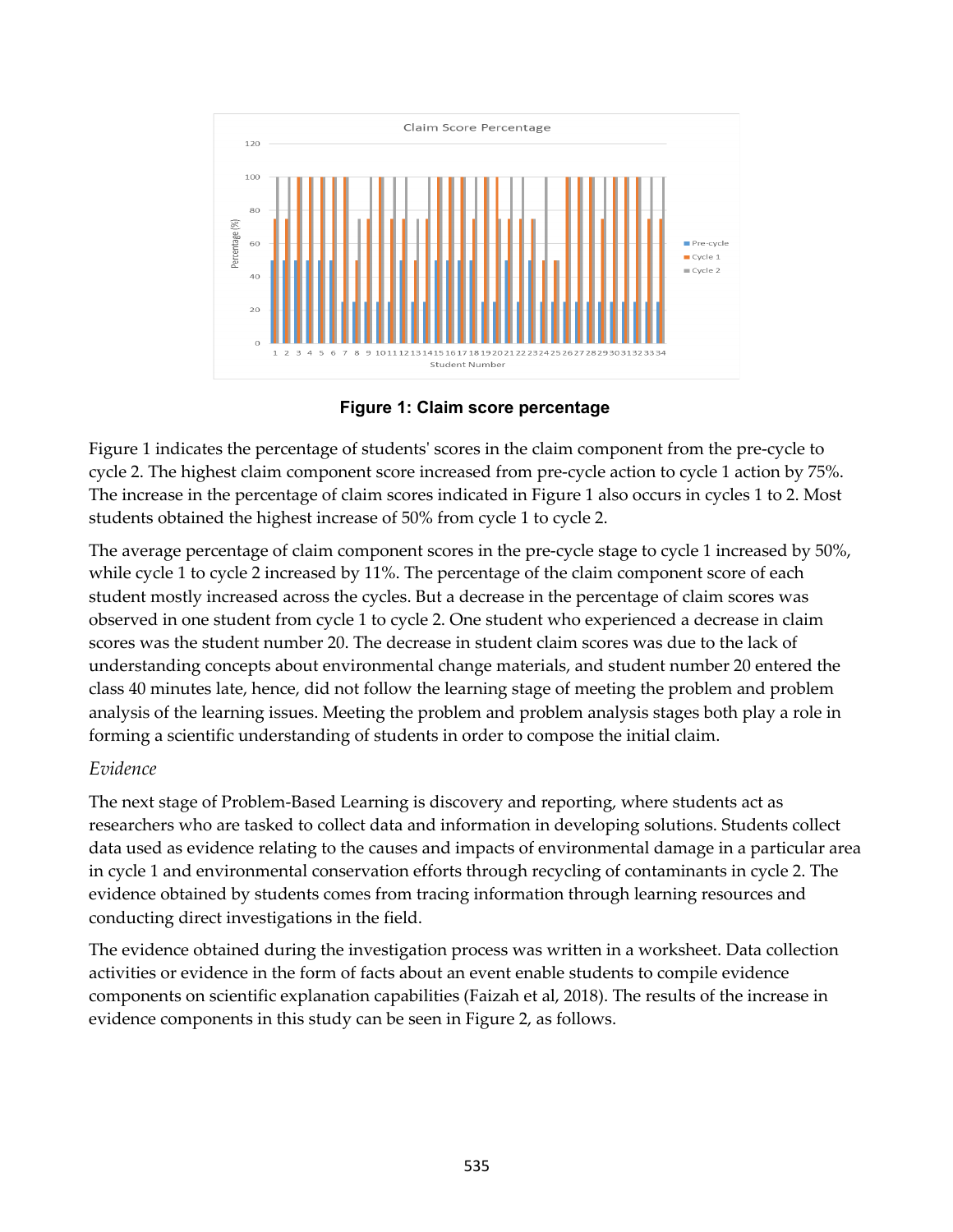

**Figure 2: Evidence score percentage**

Figure 2. indicates the percentage gain of the students' scores on the evidence component of the precycle stage, the first cycle, and the second cycle. The highest evidence score increase from the pre-cycle to cycle 1 was obtained by student number 26, with 50%. Some students did not experience an increase, with a fixed score percentage of 25% obtained by student number 8. The increase in score was also experienced from cycle 1 to cycle 2, the most significant increase being 50%.

In the pre-cycle stage, seven students (6, 10, 13, 19, 25, 29 and 31) received a percentage of evidence score of 0%. These students are judged incapable of disclosing evidence according to reading. The evidence mentioned by students at the pre-cycle stage was not present in the reading and did not corroborate the statements that had been made before.

The average percentage of evidence component scores in the pre-cycle to cycle 1 stage increased by 30%, while cycle 1 to cycle 2 increased by 23%. The percentage of the score of the evidence component of each student increased across the cycles. The evidence component had a lower score percentage than the claim component, implying that most students had difficulties determining the evidence that corresponds to an event. The low percentage of evidence scores compared to claims was due to students' weak mastery of the concept. Incorrect data or information can be acquired by students who are weak in the mastery of concepts. Low understanding of concepts confused students in the data collection process of searching for evidence (McNeill & Krajcik, 2009).

The increase in grades from cycle 1 to cycle 2 was due to teachers' guidance at the discovery and reporting stage. Teachers ask students to look for evidence from valid, accountable sources. If possible, the teacher asks students to see the evidence they have previously obtained from various sources. Some groups got evidence from the students' direct observations. Students who are used to finding and compiling evidence from valid sources can improve their concept understanding skills. High student concept understanding skills facilitates students' gathering evidence (McNeill & Krajcik, 2009). The percentage of evidence scores in cycle 2 was shown to increase compared to cycle 1, which indicates that guidance by teachers can actively build students' skills in solving problems and assist students in improving reasoning activities and understanding of scientific concepts (Smyrnaiou et al, 2012). Thus, students find it easier to compile evidence that can support their claims.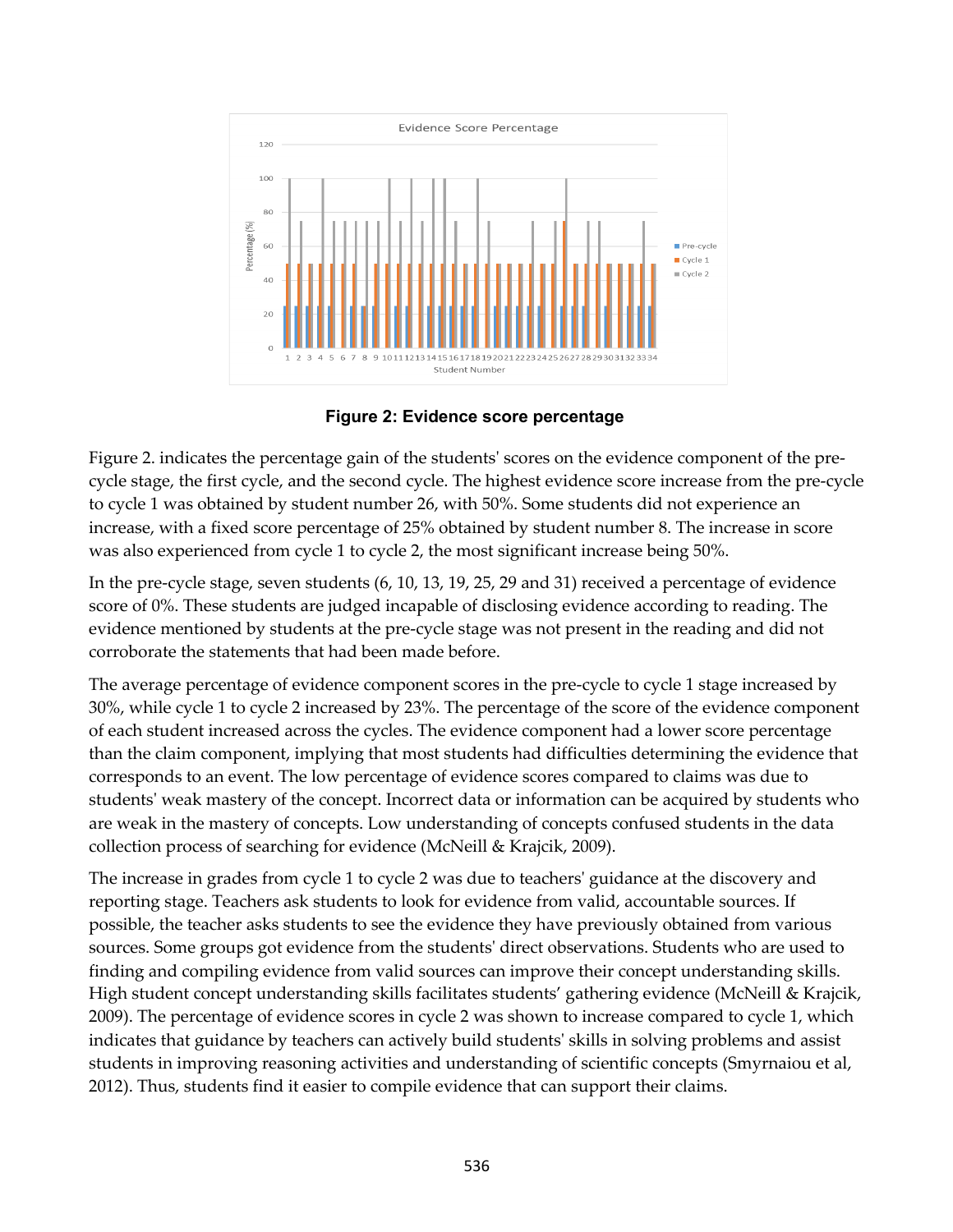### *Reasoning*

In addition to accommodating students to find evidence, the discovery and reporting phase can accommodate students to develop sound reasoning. Group discussions at the discovery and reporting stage train students to develop reasoning appropriately by linking claims and evidence (Alozie et al, 2010).

The solution presentation and reflection stage is the stage for students to make presentations about their solutions and reflect. Problem solutions provided by each group need to address the facts and information that have been collected. Students discuss to develop reasoning that can relate each piece of evidence to the student's statement. At this stage, students play a role in connecting the information data obtained into a solution according to each group's idea (Drăghicescu et al, 2014).

The solution presentation and reflection learning phase can accommodate students to bring up the reasoning component in compiling scientific explanations. The solution to the student's problem that is finally found can change from the formulation of the solution or the initial statement that the student made as a hypothesis, therefore, at this stage, the students must re-correct the initial claim that they have made. The results of the increase in reasoning components in this study can be seen in Figure 3, as follows.





Figure 3 indicates the percentage gain of the reasoning component score of each cycle from the precycle to the 2nd cycle stage. The highest increase in reasoning scores (50%) increases in the pre-cycle to cycle 1. Some students did not experience an increase in the pre-cycle stage to cycle stage 1, namely, student number 22, with a score percentage of 25%.

At the pre-cycle stage, 11 students (2, 7, 8, 17, 19, 24, 25, 28, 31, 33 and 34) could not write down reasons to corroborate the statements and evidence that they had made. Eleven students had a reasoning component score percentage of 0%. This is because the learning model used at the pre-cycle stage did not enable students to make excuses to corroborate their statements.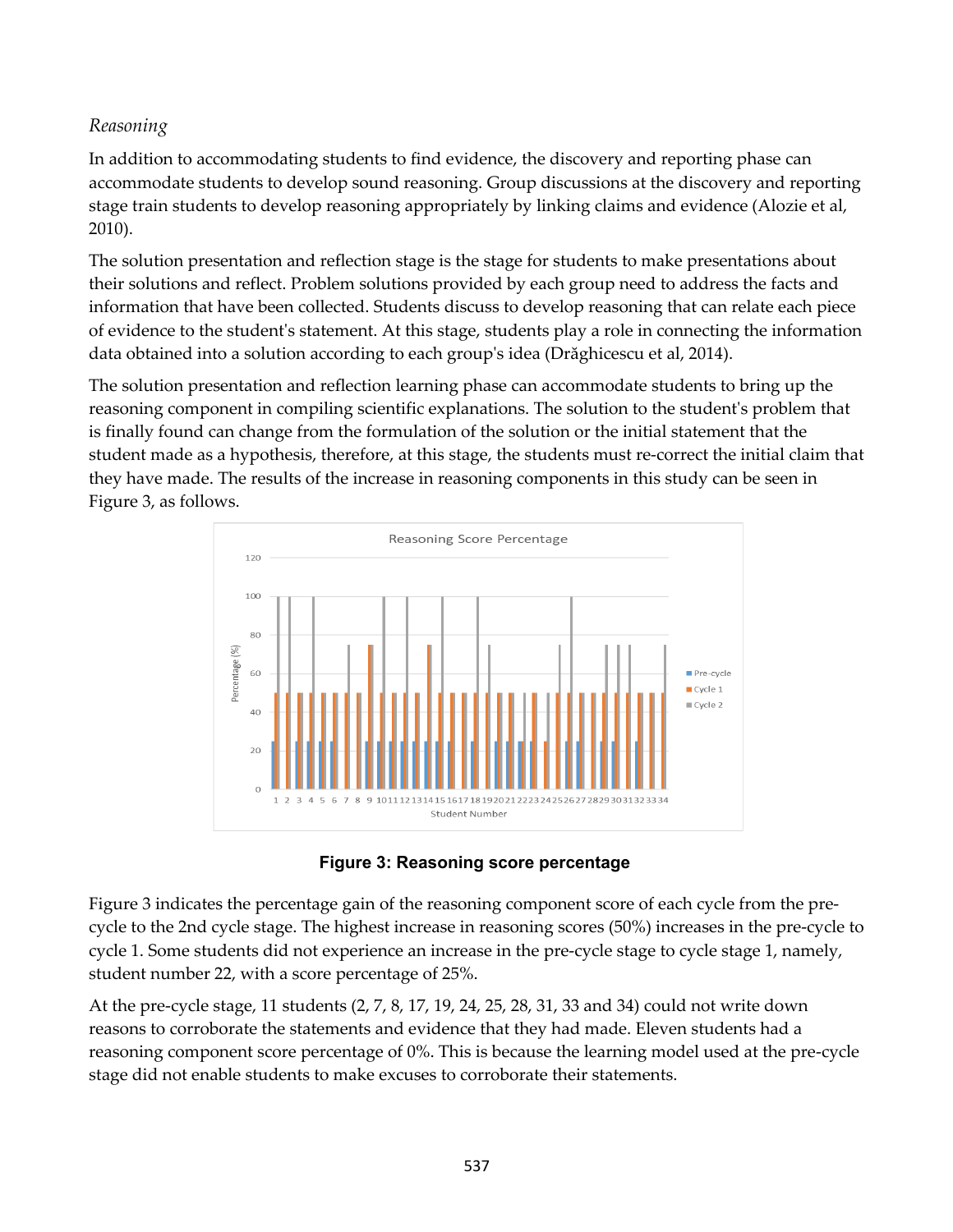The average percentage of reasoning component scores in the pre-cycle stage to cycle 1 increased by 33%, while in cycle 1 to cycle 2 it increased by 18%. Each student's reasoning component score percentage improved across the cycles. Some students obtain a constant percentage of reasoning scores from the pre-cycle stage to cycle 1. The constant increase in the percentage of reasoning scores obtained by student number 2 increased by 50% in each cycle, and students numbered 24, 29 and 30 increased by 25%. The percentage of reasoning scores that did not improve was due to students having difficulties linking supporting evidence to statements that were made before. The process of linking supporting evidence with claims requires understanding the concept. Low understanding of concepts by students leads to supporting evidence with claims not following scientific principles (Hsu et al, 2015).

The corrective action for cycle 2 is that teachers should assist students in actively helping them improve reasoning activities and understanding of scientific concepts. Teachers should guide students to listen and pay attention when other groups give presentations on how to solve a problem. Teachers should provide students with several opportunities to ask questions and argue and give feedback when students finish presenting results, asking questions or making remarks. Corrective action in cycle 2 can increase the percentage of evidence scores from cycle 1 to cycle 2. Thus, the improvement provided by the teacher can improve the student's understanding of the concept so that students can connect supporting evidence with claims following scientific principles.

The increase in the percentage of evidence scores in cycle 2 is directly proportional to the increase in reasoning scores in cycle 2. The improvement of the two components of scientific explanation is directly proportional to the statement that the completeness of the evidence owned by students influences the preparation of reasoning to reinforce the statements that have previously been made (Supeno et al, 2017).

## **Discussion**

The student's scientific explanation skill score increases from each cycle because students compose claims, evidence and reasoning during the learning process. The written evaluation test given at the end of the cycle directs students to compile scientific explanations. Improved scientific explanation skills can occur when students must explain claims, evidence and reasoning in writing (McNeill, 2010). The high percentage of scientific explanation component scores shows that students have compiled claims, submitted appropriate evidence and supported claims, and could develop reasons for the relationship between claim and evidence in explaining a phenomenon (Yao et al, 2016).

The percentage score of the scientific explanation claim component had a higher average than the evidence and reasoning components. The low percentage of scientific explanation component scores indicates that students had difficulty in compiling scientific explanations. Students' problems in compiling scientific explanations was due to basic knowledge and understanding of concepts (Yao et al, 2016). Students' difficulty in compiling scientific explanations occurred when students were required to provide evidence that matched the initial statement. Inappropriate evidence resulted in errors in the preparation of reasons. Reasoning prepared by students should connect claims and evidence so that the student's explanation can be accepted. Scientific principles and correct concepts are needed for students to develop scientific explanations to connect supporting evidence and statements that give rise to the reason for an event (Hsu et al, 2015).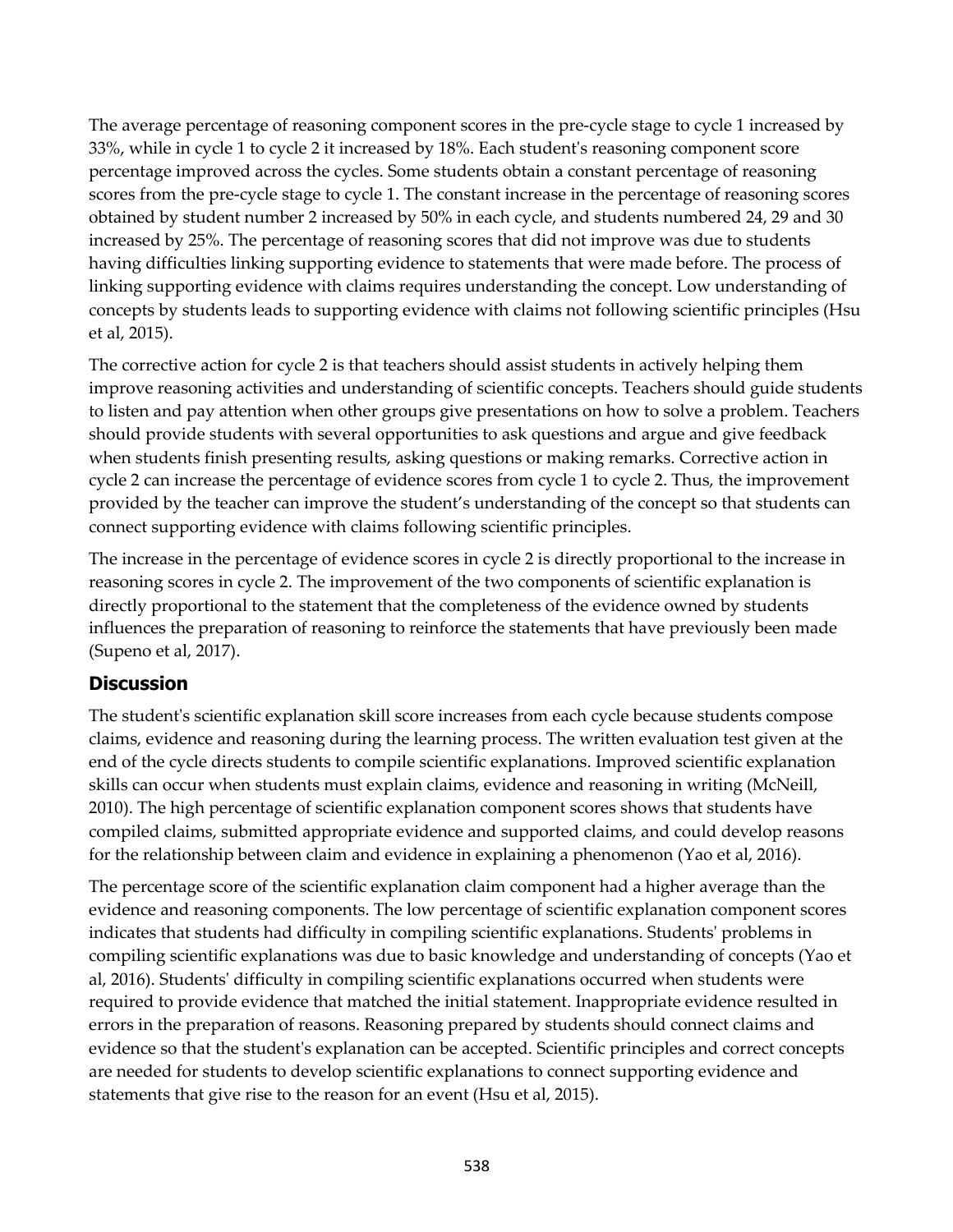The stages of the Problem-Based Learning model can enable students to develop claims, source evidence and demonstrate reasoning. The problem meeting stage enables students to provide preliminary ideas as the initial stage of compiling scientific explanation. The problem analysis and learning issues stage enables students to bring up claims. The third stage is discovery and reporting to acclimate students to find evidence and discuss reasoning. The solution presentation and reflection stage enables students to reflect on the reasoning that has been made.

### **Conclusion**

Based on the research results, Problem-Based Learning can improve students' scientific explanation skills in biological materials about the environment. The syntax of Problem-Based Learning accommodates improved scientific explanation skills used gradually in three cycles (pre-cycle, cycle 1, and cycle 2). The percentage of scores of the three scientific explanation components increased from the pre-cycle stage to cycle stage 2, the increase in the score of the claim component was 61%, the evidence component 53% and the reasoning component 51%.

### **References**

- Aguiar, O. G. (2016). Explanation, argumentation and dialogic interactions in science classrooms. *Cultural Studies of Science Education*, *11*(4), 869-878. https://doi.org/10.1007/s11422-015-9694-4
- Alozie, N. M., Moje, E. B., & Krajcik, J. S. (2010). An analysis of the supports and constraints for scientific discussion in high school project-based science. *Science Education*, *94*(3), 395-427. https://doi.org/10.1002/sce.20365
- Astuti, C. C. (2017). Original research article analisis korelasi untuk mengetahui keeratan hubungan antara keaktifan mahasiswa dengan hasil belajar akhir. *Journal of Information and Computer Technology Education*, *1*(April), 1-7. https://doi.org/https://doi.org/10.21070/jicte.v1i1.1185
- Berland, L. K., & Reiser, B. J. (2008). Making sense of argumentation and explanation. *Science Education*, *93*(1), 26–55. https://doi.org/10.1002/sce.20286
- Chin, C., & Chia, L. G. (2006). Problem-Based Learning: Using ill-structured problems in biology project work. *Science Education*, *90*(1), 44-67. https://doi.org/10.1002/sce.20097
- Drăghicescu, L. M., Petrescu, A.-M., Cristea, G. C., Gorghiu, L. M., & Gorghiu, G. (2014). Application of Problem-Based Learning strategy in science lessons – Examples of good practice. *Procedia - Social and Behavioral Sciences*, *149*, 297-301. https://doi.org/10.1016/j.sbspro.2014.08.245
- Faizah, L., Probosari, R. M., & Karyanto, P. (2018). Penerapan Problem Based Learning untuk meningkatkan keterampilan argumentasi lisan siswa kelas xi pada pembelajaran biologi. *Jurnal Biotek*, *6*(2), 1-12. https://doi.org/10.24252/jb.v6i2.6395
- Fauziah, A. (2010). Peningkatan kemampuan pemahaman dan pemecahan masalah matematika siswa SMP melalui strategi REACT. *Forum Kependidikan*, *30*(1), 1-13.
- Hmelo-silver, C. E. (2004). Problem-Based Learning: What and how do students learn? *Educational Psychology Review*, *16*(3), 235-267.
- Hsu, C. C., Chiu, C. H., Lin, C. H., & Wang, T. I. (2015). Enhancing skill in constructing scientific explanations using a structured argumentation scaffold in scientific inquiry. *Computers and Education*, *91*, 46-59. https://doi.org/10.1016/j.compedu.2015.09.009